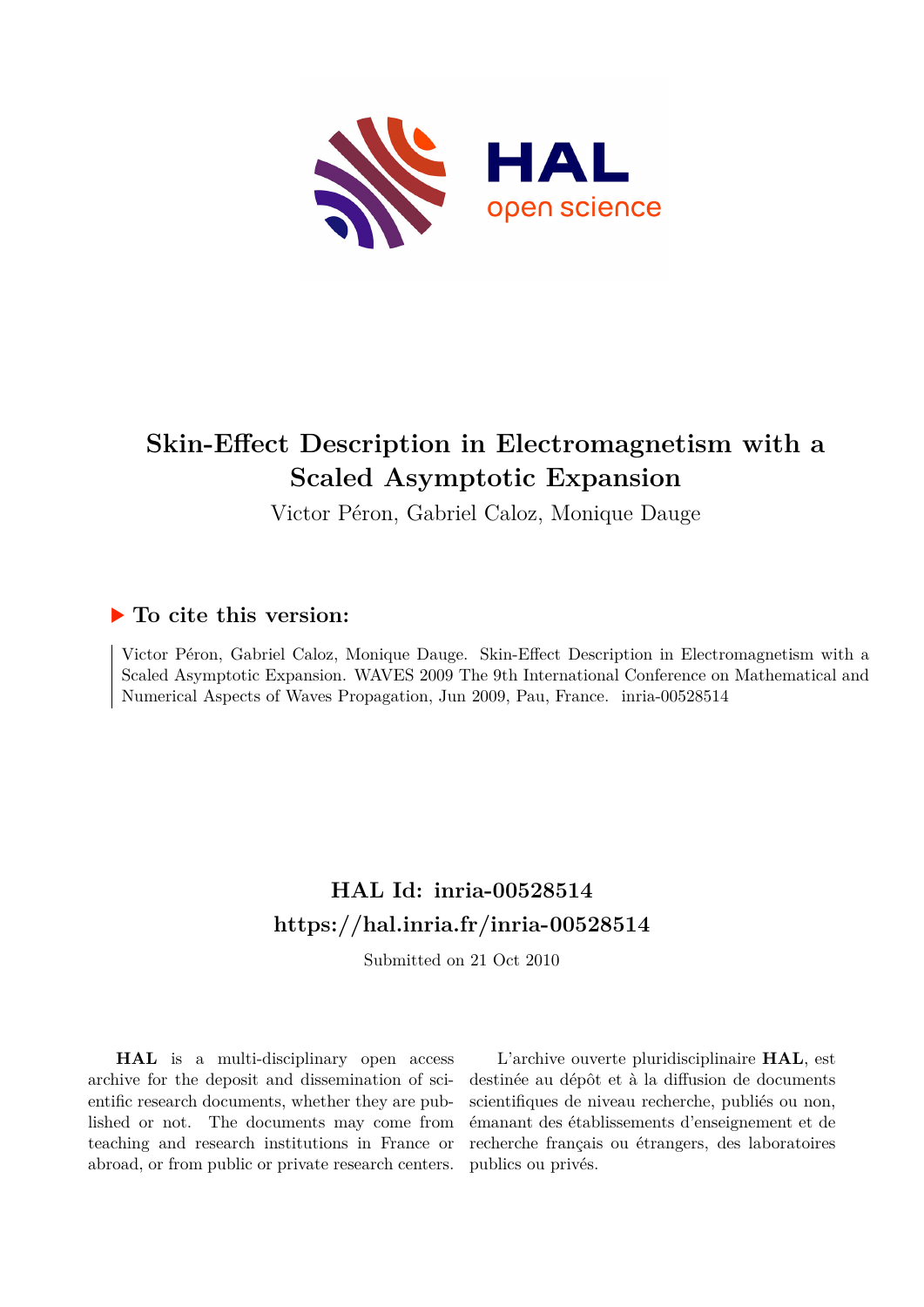#### Skin-Effect Description in Electromagnetism with a Scaled Asymptotic Expansion

 $\rm V.~P\acute{e}ron^{1,\ast},~G.~Caloz^1,~M.~Dauge^1$ 

<sup>1</sup> Numerical Analysis, IRMAR, University of Rennes 1, Rennes, France

∗Email: victor.peron@univ-rennes1.fr

#### Abstract

We study a transmission problem in high contrast media. The 3-D case of the Maxwell equations in harmonic regime is considered. We derive an asymptotic expansion with respect to a small parameter  $\delta > 0$  related to high conductivity. This expansion is theoretically justified at any order. Numerical simulations highlight the skin-effect and the expansion accuracy.

#### Introduction

We consider the diffraction problem of waves by highly conducting materials in electromagnetism. The high conductivity reduces the penetration of the wave to a boundary layer, see [1]. The physical model is the following.  $\Omega_{\text{cd}}$  is an open bounded domain in  $\mathbb{R}^3$  with connected complement, occupied by a conducting medium.  $\Omega_{\text{cd}}$  is embedded in an insulating medium  $\Omega_{\text{is}}$ . We suppose that their common interface  $\Sigma$  is smooth. We define  $\Omega = \Omega_{\text{cd}} \cup \Sigma \cup \Omega_{\text{is}}$ . We denote by  $\delta$  a small parameter which is inversely proportional to the square root of the conductivity  $\sigma$ . The depth of the boundary layer is proportional to  $\delta$ . We first give the formal construction of the asymptotic expansion. Then, we prove optimal error estimates. Finally, we present numerical simulations in axisymmetric geometry.

#### 1 Scaled asymptotic expansion

Eliminating the magnetic field  $H_{\delta}$  from Maxwell equations, we perform a study in electric field  $\mathsf{E}_{\delta}$ .

#### 1.1 Normal coordinates

To describe the boundary layer in  $\Omega_{\text{cd}}$ , we define a local normal coordinate system  $(y_\alpha, y_3), \alpha \in \{1, 2\},\$ in a tubular neighborhood  $\mathcal O$  of  $\Sigma$ ,  $y_3 \in (0, h_0)$ . The euclidian metric in  $\mathcal O$  is denoted by  $(g_{ij})_{i,j\in\{1,2,3\}}$ . We adopt the tensorial calculus, see [2], to write Maxwell equations in these coordinates. The curl operator writes

$$
\begin{cases} (\operatorname{curl} \mathbf{E})^{\alpha} = \frac{1}{\sqrt{\mathbf{g}}} \epsilon^{3\beta\alpha} (\partial_3 E_{\beta} - \partial_{\beta} E_3) \\ (\operatorname{curl} \mathbf{E})^3 = \frac{1}{\sqrt{\mathbf{g}}} \epsilon^{3\alpha\beta} D_{\alpha}^h E_{\beta} \end{cases}
$$

with  $\mathbf{g} = det(g_{ij}), \ \epsilon^{ijk}$  the Levi-Civita symbol, and  $D<sup>h</sup>$  a covariant derivative defined for  $h = y_3$ , see [2].

### 1.2 Scaling and ansatz

We perform the scaling  $Y_3 = \frac{y_3}{\delta}$  $\frac{y_3}{\delta}$  in  $\mathcal{O}$ , and expand the 3D Maxwell operator in power of series of  $\delta$ . This leads to postulate the following expansions

$$
\mathbf{E}_{\delta}^{\text{is}}(\mathbf{x}) \sim \sum_{j\geq 0} \mathbf{E}_{j}^{\text{is}}(\mathbf{x}) \delta^{j}, \quad \mathbf{E}_{\delta}^{\text{cd}}(\mathbf{x}) \sim \sum_{j\geq 0} \mathbf{E}_{j}^{\text{cd}}(\mathbf{x}; \delta) \delta^{j} \quad (1)
$$

respectively in  $\Omega_{\text{is}}$ , and  $\Omega_{\text{cd}}$ , with  $\mathbf{E}_{i}^{\text{cd}}$  $_j^{\mathsf{cd}}(\mathsf{x};\delta)$  =  $\textbf{W}_j^{\text{cd}}(y_\alpha,\frac{y_3}{\delta})$  $\left(\frac{y_3}{\delta}\right)$  when  $(y_\alpha, y_3) \in \mathcal{O}$ . We prove that  ${\bf W}^{\bf cd}_0 = [0, \text{ and } {\bf W}^{\bf cd}_j(., Y_3) = \exp(-\lambda Y_3)[a_0 + .. +$  $a_{j-1}Y_3^{j-1}$ , with  $\Re(\lambda) > 0$ . According to Faraday's law  $\mathbf{H}_{\delta} = 1/(i\kappa\mu_0)$  curl  $\mathbf{E}_{\delta}$ ,  $\kappa > 0$  (a wave number), we derive the expansion of the magnetic field.

### 2 Uniform a priori estimate

A regularized variational formulation of our problem in the domain  $\Omega$  using the space  $\mathsf{X}_{\mathsf{N}}(\delta)$  =  $\{E \in H(\text{curl}, \Omega) | \ \epsilon(\delta)E \in H(\text{div}, \Omega), \ E \times n =$ 0 on  $\partial\Omega$ } is:

Find  $\mathbf{E}^{\delta} \in \mathbf{X}_{\mathbf{N}}(\delta)$  such that for all  $\mathbf{u} \in \mathbf{X}_{\mathbf{N}}(\delta)$ 

$$
\int_{\Omega} \operatorname{curl} \mathbf{E} \cdot \operatorname{curl} \overline{\mathbf{u}} + \operatorname{div} \boldsymbol{\varepsilon}(\delta) \mathbf{E} \operatorname{div} \overline{\boldsymbol{\varepsilon}(\delta) \mathbf{u}} - \kappa^2 \boldsymbol{\varepsilon}(\delta) \mathbf{E} \cdot \overline{\mathbf{u}} \mathrm{d} \mathbf{x}
$$
\n
$$
= \int_{\Omega} (\mathbf{F}^{\delta} \cdot \overline{\mathbf{u}} - \frac{1}{\kappa^2} \operatorname{div} \mathbf{F}^{\delta} \operatorname{div} \overline{\boldsymbol{\varepsilon}(\delta) \mathbf{u}}) \mathrm{d} \mathbf{x}, \quad (2)
$$

with  $\varepsilon(\delta) = \frac{1}{\mu_0} (\mathbf{1}_{\Omega_{\text{is}}} + (1 + \frac{i}{\delta^2}))$  $\frac{i}{\delta^2}$ )**1**<sub> $\Omega_{\text{cd}}$ </sub>),  $\mu_0 > 0$ , and  $\mathbf{F}^{\delta} \in \mathbf{H}(\text{div}, \Omega)$ . Under a spectral hypothesis on  $\kappa$ , we prove that  $\exists \delta_0 > 0$  small enough such that  $\forall \delta \in$  $(0, \delta_0)$ , (2) has a unique solution  $\mathbf{E}^{\delta} \in \mathbf{X}_{\mathbf{N}}(\delta)$ , and there is a constant  $C > 0$  independent of  $\delta$  such that

$$
\|\operatorname{curl} \mathbf{E}^{\delta}\|_{0,\Omega} + \|\operatorname{div} \boldsymbol{\varepsilon}(\delta) \mathbf{E}^{\delta}\|_{0,\Omega} + \|\mathbf{E}^{\delta}\|_{0,\Omega} + \frac{1}{\delta} \|\mathbf{E}^{\delta}\|_{0,\Omega_{\text{cd}}} \leq C \|\mathbf{F}^{\delta}\|_{\mathbf{H}(\operatorname{div},\Omega)}.
$$

We prove this estimate using a technique of vector potential, see [3]. Defining  $\mathbf{R}_m^{\delta}$  from (1) by removing to  $\mathbf{E}_{\delta}$  the  $m+1$  first-terms of the expansion, we deduce optimal error estimates for the truncated expansions

$$
\|\mathbf{R}_m^{\delta}\|_{\mathbf{H}(\operatorname{curl},\Omega)} + \|\operatorname{div}\boldsymbol{\varepsilon}(\delta)\mathbf{R}_m^{\delta}\|_{0,\Omega} + \frac{1}{\delta}\|\mathbf{R}_m^{\delta}\|_{0,\Omega_{\text{cd}}} \leq C\delta^{m-1}
$$

.